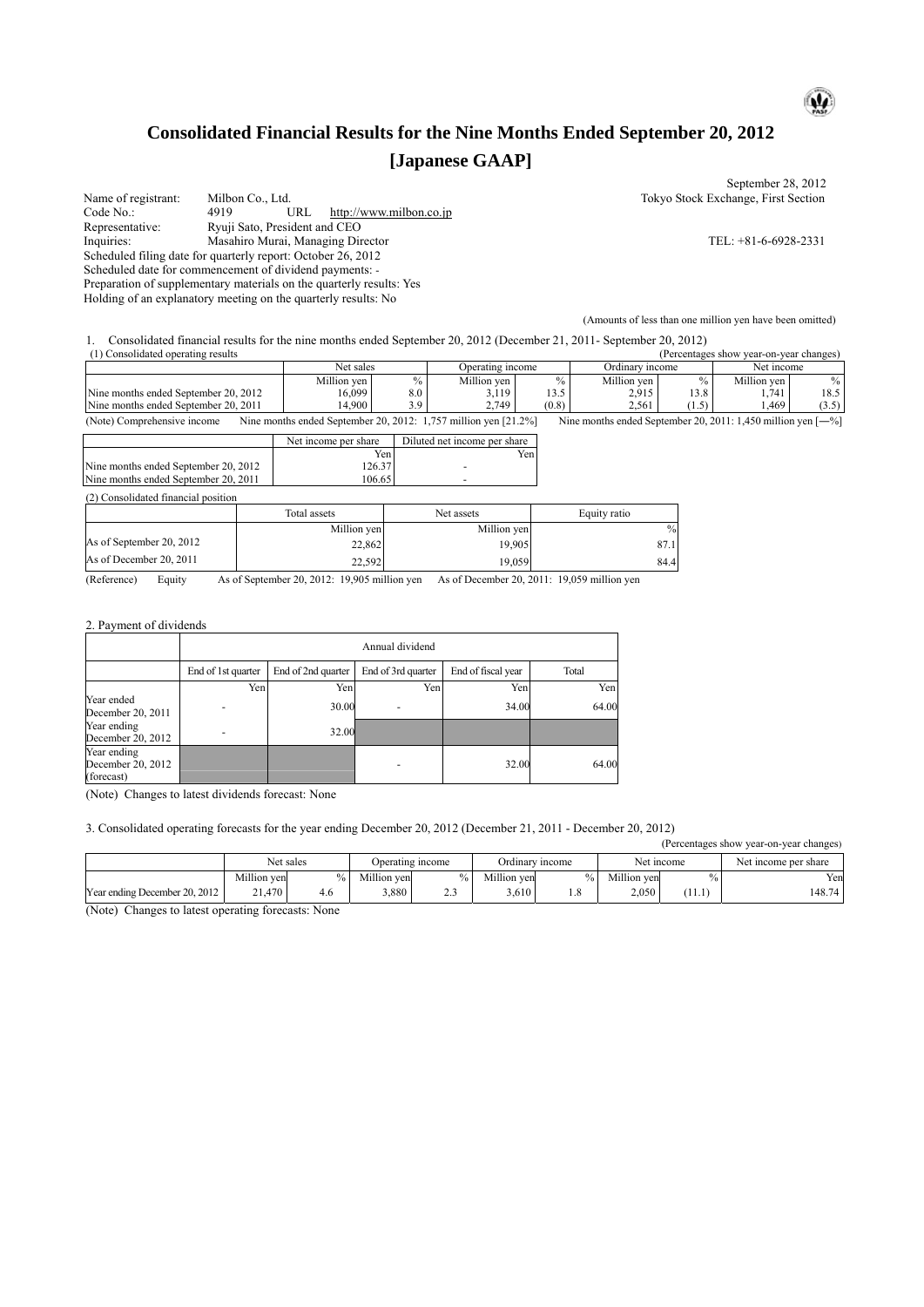\*Notes

(1) Significant changes in subsidiaries during the period

(changes in specific subsidiaries accompanied by changes in the scope of consolidation) : Yes<br>w: 1 company (Company name: MILBON (THAILAND) CO., LTD.) Exclude: 0 companies (Company name: ) New: 1 company (Company name: MILBON (THAILAND) CO., LTD.)

13,798,848 shares Year ended

18,580 shares Year ended

13,780,648 shares Nine months ended

December 20, 2011

December 20, 2011

September 20, 2011

13,798,848 shares

13,782,251 shares

17,728 shares

(2) Application of accounting methods specific to the preparation of quarterly consolidated financial statements: No

(3) Changes in accounting policies, changes in accounting estimates and retrospective restatements

| 1) Changes in accounting policies due to amendment to the      |        |
|----------------------------------------------------------------|--------|
| accounting standards, etc.                                     | $Y$ es |
| 2) Changes in accounting policies other than those in 1) above | : None |
| 3) Changes in accounting estimates                             | : None |
| 4) Retrospective restatements                                  | : None |

## (4) Number of shares issued (common stock)

- 1) Number of shares issued at the end of the period (including treasury stock) Nine months ended September 20, 2012 2) Number of treasury stock at the end of the period  $\sqrt{\phantom{a}}$  Nine months ended
- 
- 3) Average number of shares during the period (cumulative)

\*Status of execution of quarterly review of financial statements

As these consolidated financial statements are not subject to the review of the quarterly financial statements pursuant to the Financial Instruments and Exchange Act, procedures for said review were not completed at the time of disclosure of this report.

September 20, 2012

Nine months ended September 20, 2012

\*Explanation on the appropriate use of operating forecasts and other special instructions

Operating forecasts and other statements regarding the future presented in these materials are based on information currently available and certain assumptions deemed to be reasonable, and actual performance may differ substantially due to various factors.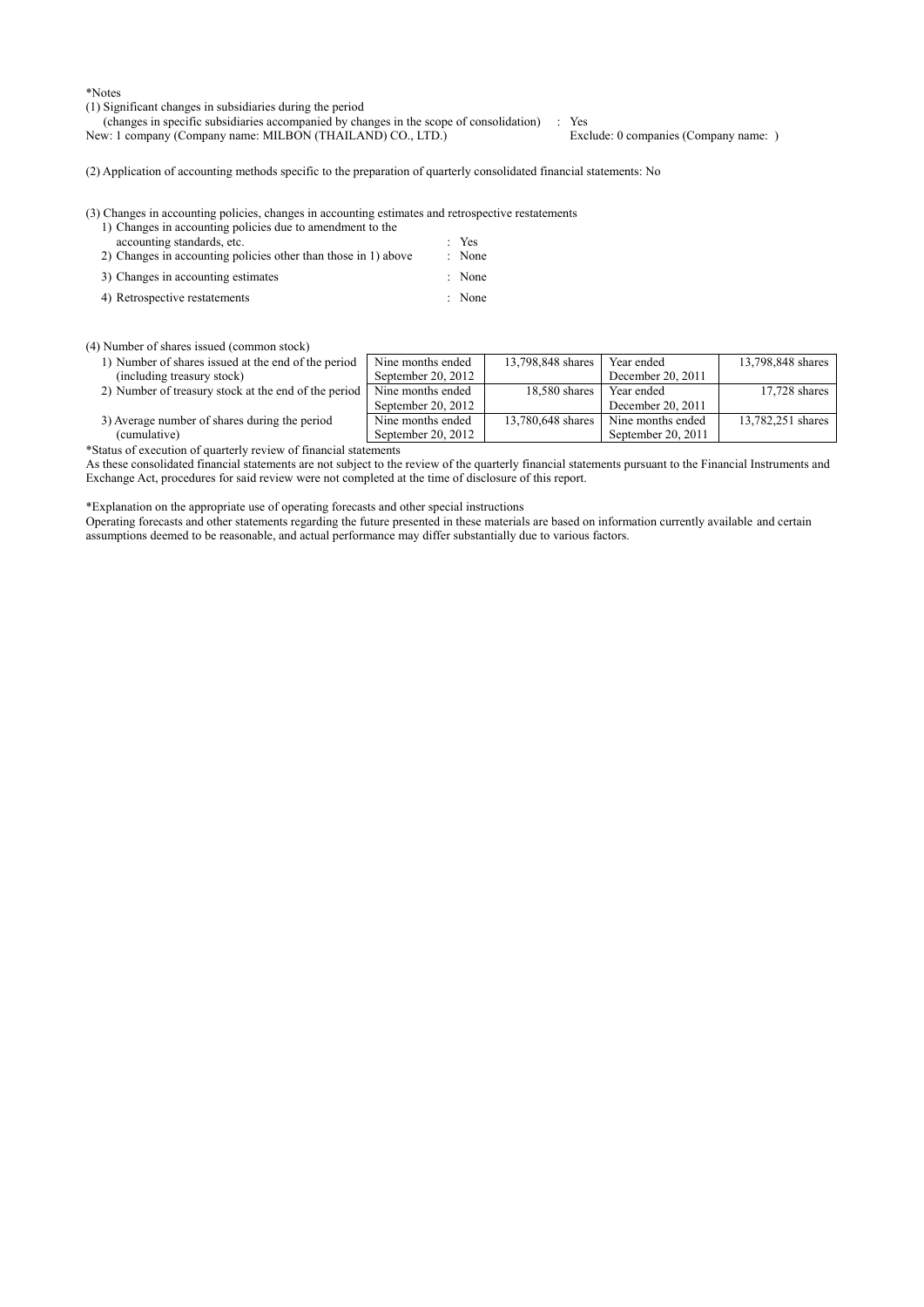## Contents of supplementary materials

| 1. |     |                                                                                                                |  |
|----|-----|----------------------------------------------------------------------------------------------------------------|--|
|    | (1) |                                                                                                                |  |
|    | (2) |                                                                                                                |  |
|    | (3) |                                                                                                                |  |
| 2. |     |                                                                                                                |  |
|    | (1) |                                                                                                                |  |
|    | (2) | Application of accounting methods specific to the preparation of quarterly consolidated financial statements 3 |  |
|    | (3) |                                                                                                                |  |
|    | (4) |                                                                                                                |  |
| 3. |     |                                                                                                                |  |
|    | (1) |                                                                                                                |  |
|    | (2) |                                                                                                                |  |
|    |     | Quarterly Consolidated Statements of Earnings                                                                  |  |
|    |     | Quarterly Consolidated Statements of Comprehensive Income                                                      |  |
|    | (3) |                                                                                                                |  |
|    | (4) |                                                                                                                |  |
|    | (5) |                                                                                                                |  |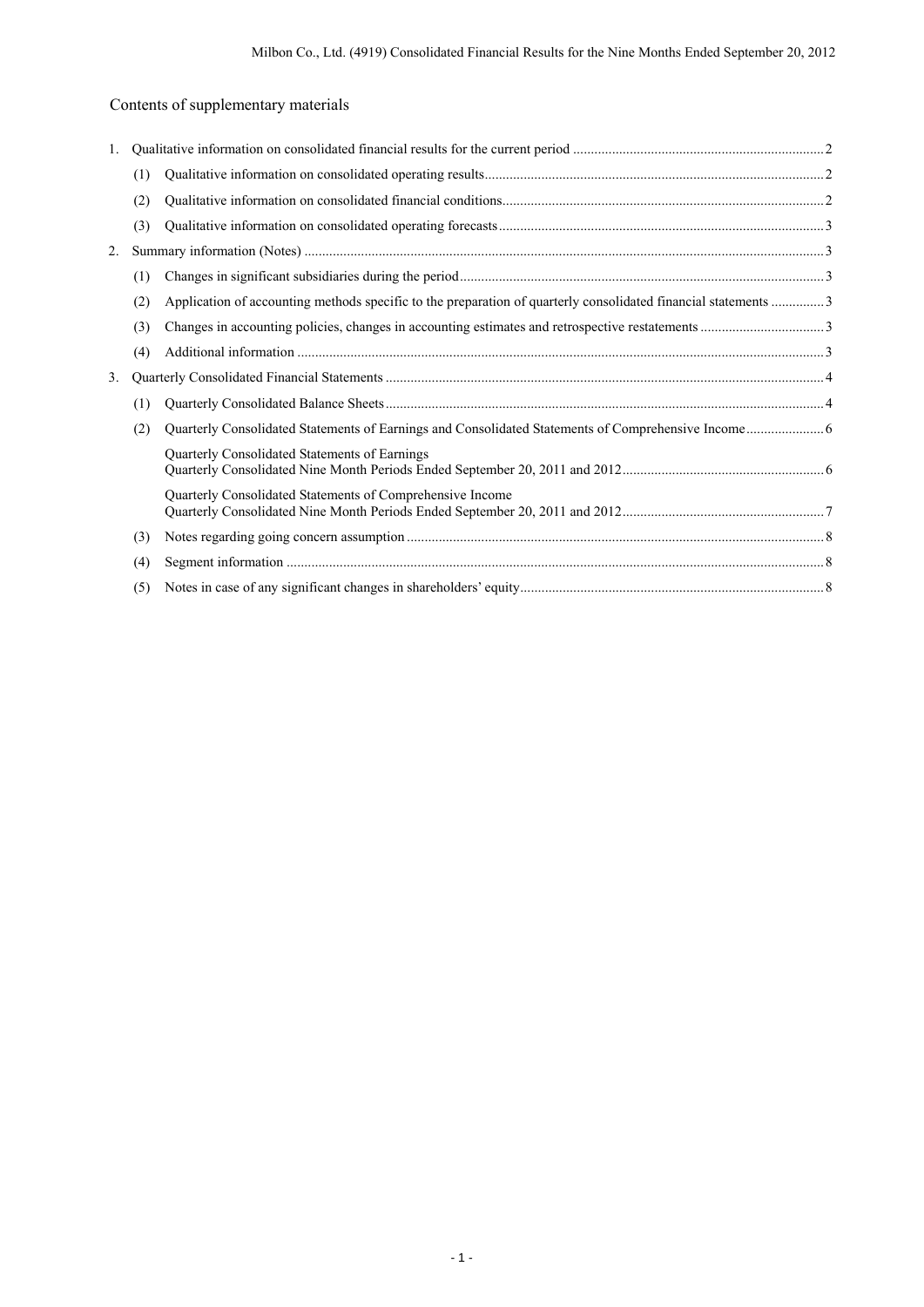- 1. Qualitative information on consolidated financial results for the current period
- (1) Qualitative information on consolidated operating results

 During the nine month period ended September 20, 2012, the nation's economy continued to be mired in uncertainty, in spite of the recovery trend backed mainly by public investment associated with the disaster recovery, due in part to the deterioration of Japan-China relations, in addition to the slowdown of the U.S. and European economies and the consistently strong yen. The climate in the beauty industry also remained harsh.

Under such circumstances, the Milbon Group promoted initiatives in order for salons to realize sustainable growth as well as increased revenues and profits, under the theme of "Nurturing 'personal production capabilities' that meet diverse value and supporting 'an increase in yearly usage amounts per customer.'"

Consolidated net sales during the nine month period ended September 20, 2012 increased by 8.0% compared to the same period of the previous consolidated fiscal year to 16,099 million yen. This was primarily due to expanded sales of permanent and semi-permanent hair coloring products; "Ordeve Beaute," product line specialized for gray hair and "Pearl and Whity Line," additional color lines for hair coloring brand "Ordeve." The strong sales of DEESSE'S Elujuda, leave-in treatment which was launched in February also contributed to the sales increase. Favorable sales growth of the overseas subsidiaries results from the proactive educational activities conducted in the salons was another factor of the increase.

Operating income stood at 3,119 million yen (up 13.5% year-on-year), which was primarily due to the effects of increased revenues and the improvements in the cost-to-sales ratio. As a result, ordinary income also increased by 13.8% year-on-year to 2,915 million yen. And net income increased to 1,741 million yen (up 18.5% year-on-year).

| <b>Product Category</b> | Previous Consolidated Third Quarter |              | <b>Current Consolidated Third Quarter</b> | Increase (Decrease) |                      |
|-------------------------|-------------------------------------|--------------|-------------------------------------------|---------------------|----------------------|
|                         | Amount (Million yen)                | Ratio $(\%)$ | Amount (Million yen)                      | Ratio $(\%)$        | Amount (Million yen) |
| Hair care products      | 7.467                               | 50.1         | 8.007                                     | 49.7                | 539                  |
| Hair coloring products  | 5.880                               | 39.5         | 6,615                                     | 41.1                | 7351                 |
| Permanent wave products | .360                                | 9.1          | .282                                      | 8.0                 |                      |
| Others                  | 191                                 |              | 193                                       |                     |                      |
| Total                   | 14.900                              | 100.0        | 16.099                                    | 100.0               | 1,199                |

Breakdown of net sales by product category is shown below: [Breakdown of consolidated net sales by product category]

(2) Qualitative information on consolidated financial conditions

Total assets at the end of the third quarter ended September 20, 2012 increased by 270 million yen compared to the end of the previous consolidated fiscal year to 22,862 million yen.

Current assets increased by 8 million yen compared to the end of the previous consolidated fiscal year to 10,624 million yen. This was due mainly to the increases in cash and deposits and in merchandise and finished goods by 112 million yen and 77 million yen, respectively; as well as the decrease in notes and accounts receivable-trade by 249 million yen.

Noncurrent assets increased by 261 million yen compared to the end of the previous consolidated fiscal year to 12,237 million yen.

Current liabilities decreased by 561 million yen compared to the end of the previous consolidated fiscal year to 2,766 million yen. This was due mainly to the decreases in accounts payable-other and income taxes payable by 385 million yen and 574 million yen, respectively; as well as increases in accounts payable-trade and provision for bonuses by 197 million yen and 222 million yen, respectively.

There were no material changes in noncurrent liabilities from the end of the previous consolidated fiscal year.

Net assets increased by 845 million yen compared to the end of the previous consolidated fiscal year to 19,905 million yen. This was due mainly to the increase of 831 million yen in retained earnings.

As a result, equity ratio changed from 84.4% at the end of the previous consolidated fiscal year to 87.1%. Net assets per share based on total outstanding shares as of the end of the accounting period increased from 1,383.02 yen per share at the end of the previous consolidated fiscal year to 1,444.47 yen per share.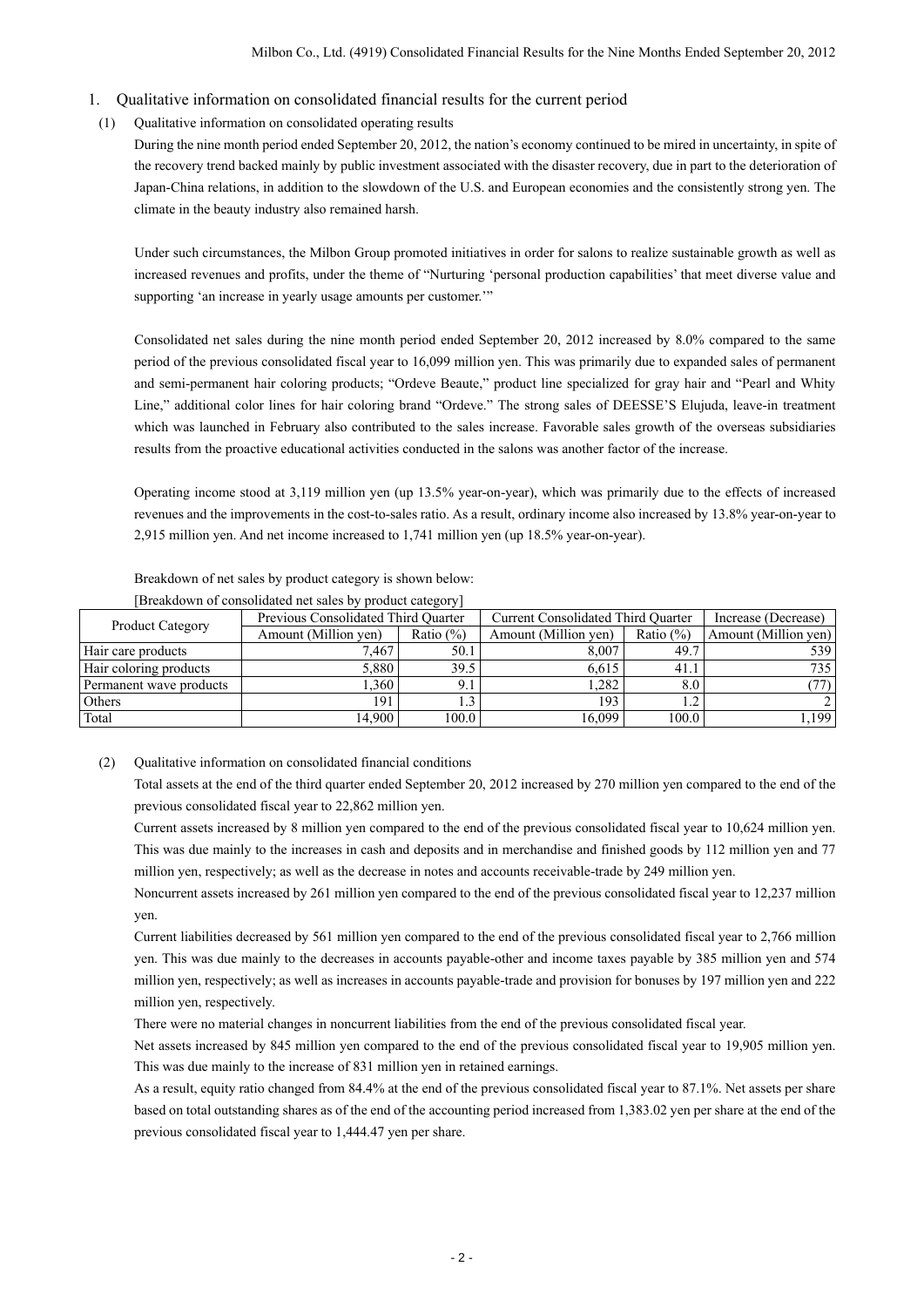- (3) Qualitative information on consolidated operating forecasts In terms of the full-year forecast there are no changes to the previous consolidated operating forecasts, which were announced on January 18, 2012.
- 2. Summary information (Notes)
	- (1) Significant changes in subsidiaries during the period Starting from the second quarter ended June 20, 2012 the newly-established MILBON (THAILAND) CO., LTD. has been included in the scope of consolidation.
	- (2) Application of accounting methods specific to the preparation of quarterly consolidated financial statements No

(3) Changes in accounting policies, changes in accounting estimates and retrospective restatements (Changes in accounting policies which are difficult to distinguish from changes in accounting estimates) Starting from the second quarter ended June 20, 2012 the Milbon Co., Ltd. (the "Company"), in conjunction with revision of the Corporate Tax Law, has applied the depreciation method pursuant to the revised Corporate Tax Law to property, plant and equipment acquired on and after April 1, 2012. The effects of this change on the profit and loss of the nine month period ended September 20, 2012 are minimal.

(4) Additional information

In terms of changes in accounting policies and corrections of errors contained in reports from prior periods that are conducted after the beginning of the first quarter ended March 20, 2012 the Company has applied the "Accounting Standard for Accounting Changes and Error Corrections" (Accounting Standards Board of Japan ("ASBJ") Statement No. 24, December 4, 2009) and the "Guidance on Accounting Standard for Accounting Changes and Error Corrections" (ASBJ Guidance No. 24, December 4, 2009).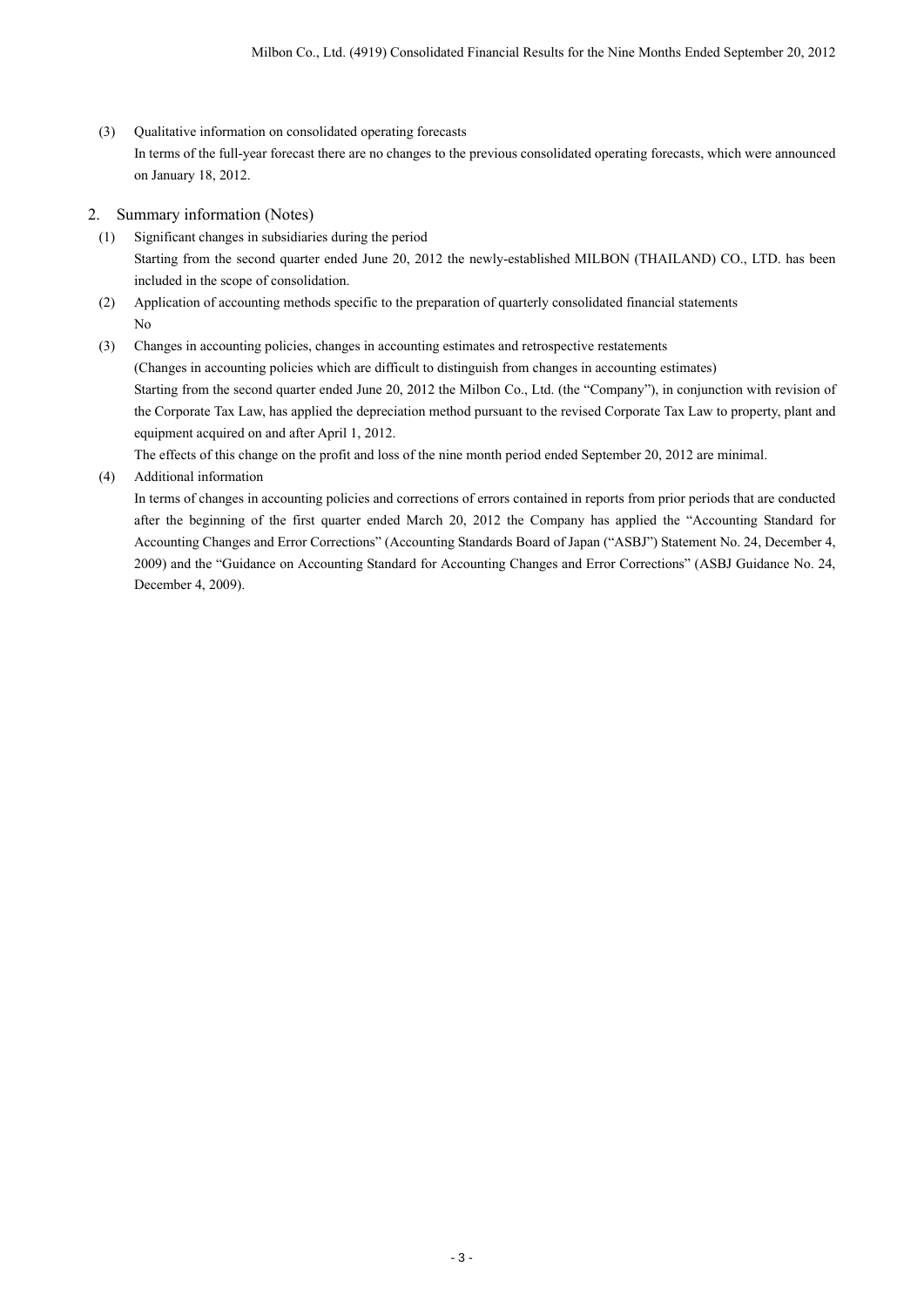## 3. Quarterly Consolidated Financial Statements

(1) Quarterly Consolidated Balance Sheets

| $\left(1\right)$<br>Quarterly Consonuated Dalance Sheets |                                   | (Thousand yen)                            |
|----------------------------------------------------------|-----------------------------------|-------------------------------------------|
|                                                          | Previous Consolidated Fiscal Year | <b>Current Consolidated Third Quarter</b> |
|                                                          | (As of December 20, 2011)         | (As of September 20, 2012)                |
| Assets                                                   |                                   |                                           |
| Current assets                                           |                                   |                                           |
| Cash and deposits                                        | 5,079,642                         | 5, 191, 952                               |
| Notes and accounts receivable – trade                    | 3,031,626                         | 2,781,736                                 |
| Merchandise and finished goods                           | 1,678,930                         | 1,755,947                                 |
| Work in process                                          | 16,428                            | 29,705                                    |
| Raw materials and supplies                               | 526,193                           | 549,732                                   |
| Other                                                    | 295,403                           | 378,911                                   |
| Allowance for doubtful accounts                          | (11,616)                          | (62,998)                                  |
| Total current assets                                     | 10,616,608                        | 10,624,987                                |
| Noncurrent assets                                        |                                   |                                           |
| Property, plant and equipment                            |                                   |                                           |
| Buildings and structures, net                            | 3,858,485                         | 3,792,278                                 |
| Machinery, equipment and vehicles, net                   | 924.432                           | 914,935                                   |
| Land                                                     | 4,763,766                         | 4,763,766                                 |
| Construction in progress                                 | 12,244                            | 110,593                                   |
| Other, net                                               | 194,473                           | 179,577                                   |
| Total property, plant and equipment                      | 9,753,401                         | 9,761,152                                 |
| Intangible assets                                        | 512,138                           | 523,445                                   |
| Investments and other assets                             |                                   |                                           |
| Investment securities                                    | 1,017,033                         | 1,020,463                                 |
| Other                                                    | 722,278                           | 1,007,691                                 |
| Allowance for doubtful accounts                          | (28, 772)                         | (74, 962)                                 |
| Total investments and other assets                       | 1,710,540                         | 1,953,192                                 |
| Total noncurrent assets                                  | 11,976,079                        | 12,237,789                                |
| Total assets                                             | 22,592,688                        | 22,862,776                                |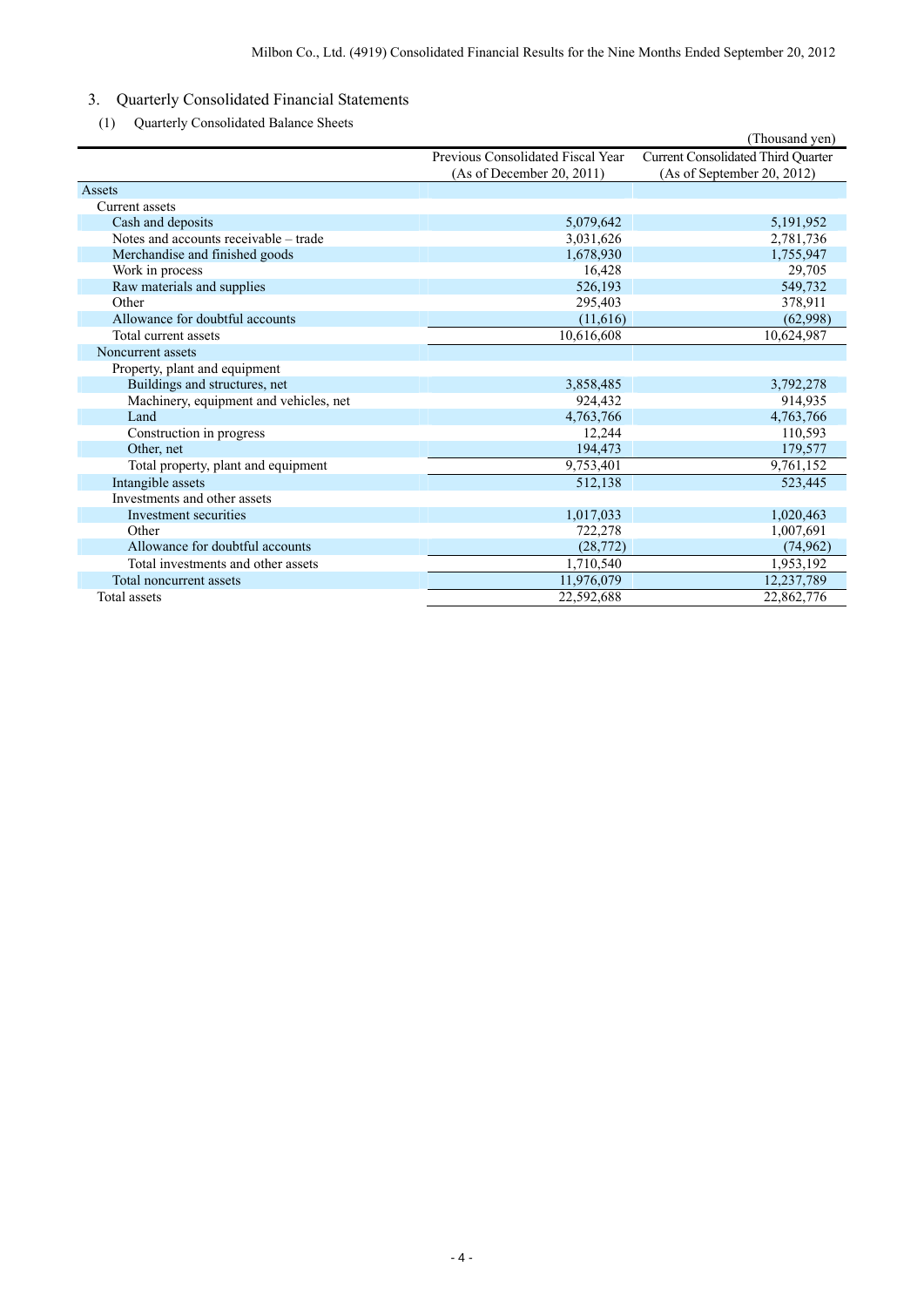|                                                       |                                   | (Thousand yen)                     |
|-------------------------------------------------------|-----------------------------------|------------------------------------|
|                                                       | Previous Consolidated Fiscal Year | Current Consolidated Third Quarter |
|                                                       | (As of December 20, 2011)         | (As of September 20, 2012)         |
| Liabilities                                           |                                   |                                    |
| Current liabilities                                   |                                   |                                    |
| Accounts payable - trade                              | 419,740                           | 617,558                            |
| Accounts payable – other                              | 1,448,203                         | 1,062,466                          |
| Income taxes payable                                  | 1,016,927                         | 442,130                            |
| Provision for sales returns                           | 45,735                            | 15,936                             |
| Provision for bonuses                                 | 68,354                            | 291,195                            |
| Other                                                 | 329,065                           | 337,086                            |
| Total current liabilities                             | 3,328,026                         | 2,766,373                          |
| Noncurrent liabilities                                |                                   |                                    |
| Provision for retirement benefits                     | 11,612                            | 38,817                             |
| Provision for loss on guarantees                      | 37,200                            |                                    |
| Other                                                 | 156,276                           | 152,361                            |
| Total noncurrent liabilities                          | 205,088                           | 191,178                            |
| <b>Total liabilities</b>                              | 3,533,115                         | 2,957,551                          |
| Net assets                                            |                                   |                                    |
| Shareholders' equity                                  |                                   |                                    |
| Capital stock                                         | 2,000,000                         | 2,000,000                          |
| Capital surplus                                       | 199.120                           | 199,120                            |
| Retained earnings                                     | 17,257,339                        | 18,089,286                         |
| Treasury stock                                        | (48, 652)                         | (50,668)                           |
| Total shareholders' equity                            | 19,407,806                        | 20,237,737                         |
| Accumulated other comprehensive income                |                                   |                                    |
| Valuation difference on available-for-sale securities | (206, 624)                        | (204, 411)                         |
| Foreign currency translation adjustment               | (141,609)                         | (128,100)                          |
| Total accumulated other comprehensive income          | (348, 233)                        | (332, 512)                         |
| Total net assets                                      | 19,059,573                        | 19,905,224                         |
| Total liabilities and net assets                      | 22,592,688                        | 22,862,776                         |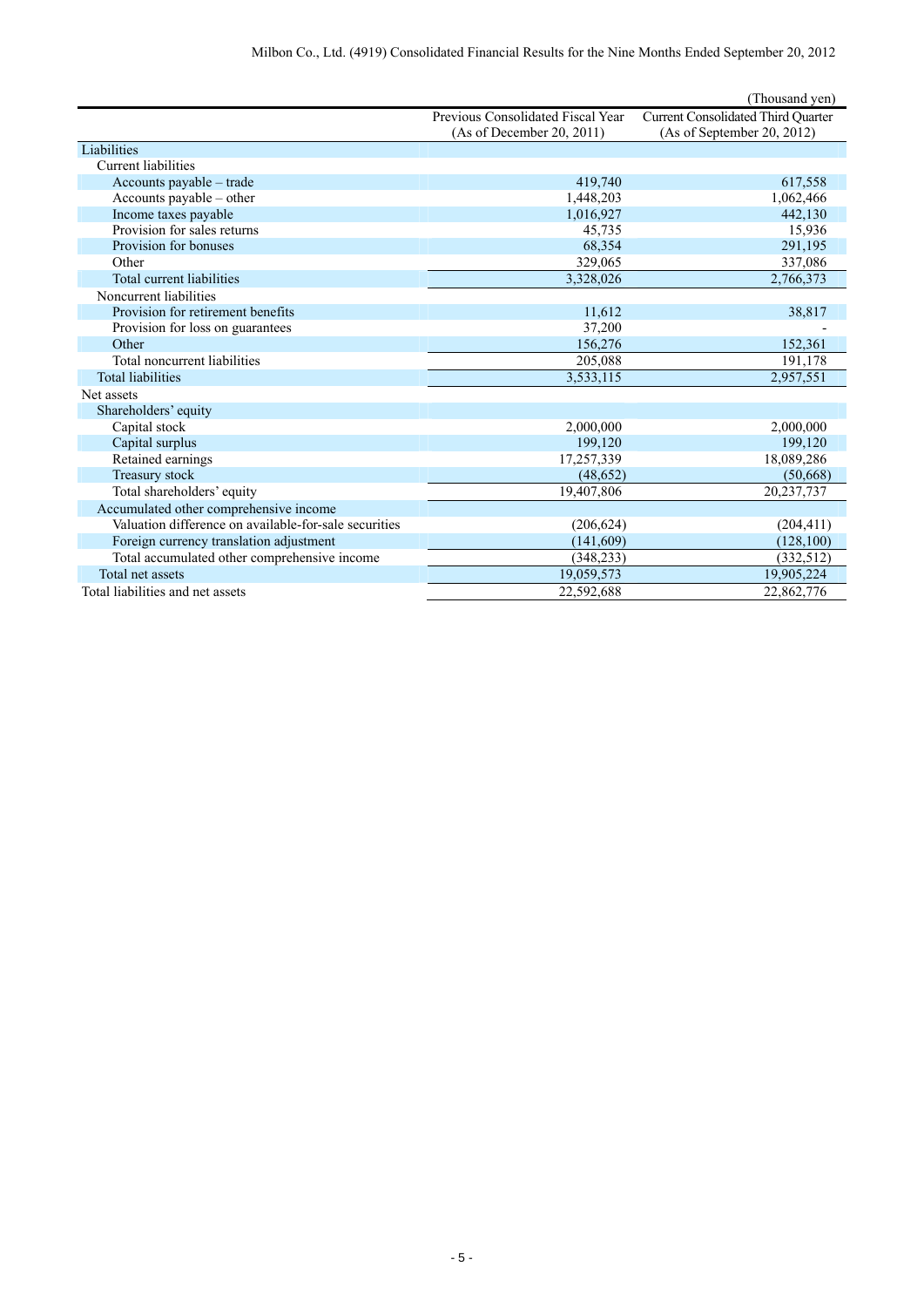(2) Quarterly Consolidated Statements of Earnings and Consolidated Statements of Comprehensive Income Quarterly Consolidated Statements of Earnings

Quarterly Consolidated Nine Month Periods Ended September 20, 2011 and 2012

|                                                       |                        | (Thousand yen)       |
|-------------------------------------------------------|------------------------|----------------------|
|                                                       | Nine Months Ended      | Nine Months Ended    |
|                                                       | September 20, 2011     | September 20, 2012   |
|                                                       | (December 21, 2010 -   | (December 21, 2011 - |
|                                                       | September 20, 2011)    | September 20, 2012)  |
| Net sales                                             | 14,900,317             | 16,099,562           |
| Cost of sales                                         | 4,920,050              | 5,088,816            |
| Gross profit                                          | 9,980,267              | 11,010,745           |
| Selling, general and administrative expenses          | $\overline{7,230,861}$ | 7,890,985            |
| Operating income                                      | 2,749,405              | 3,119,760            |
| Non-operating income                                  |                        |                      |
| Interest income                                       | 846                    | 1,461                |
| Dividends income                                      | 23,889                 | 20,917               |
| Company house defrayment income                       | 38,909                 | 43,578               |
| Insurance cancellation margin of profit               | 7,813                  |                      |
| Other                                                 | 7,564                  | 9,358                |
| Total non-operating income                            | 79,024                 | 75,316               |
| Non-operating expenses                                |                        |                      |
| Sales discounts                                       | 254,786                | 278,143              |
| Other                                                 | 11,680                 | 1,862                |
| Total non-operating expenses                          | 266,466                | 280,005              |
| Ordinary income                                       | 2,561,964              | 2,915,071            |
| Extraordinary income                                  |                        |                      |
| Gain on sales of investment securities                | 1,555                  |                      |
| Reversal of allowance for doubtful accounts           | 610                    |                      |
| Reversal of provision for loss on guarantees          | 1.200                  |                      |
| Total extraordinary income                            | 3,366                  |                      |
| <b>Extraordinary</b> loss                             |                        |                      |
| Loss on retirement of noncurrent assets               | 5,129                  | 2,660                |
| Loss on valuation of investment securities            | 70,390                 |                      |
| Provision of allowance for doubtful accounts          |                        | 12,647               |
| Loss on adjustment for changes of accounting standard | 28,320                 |                      |
| for asset retirement obligations                      |                        |                      |
| Total extraordinary losses                            | 103,840                | 15,307               |
| Income before income taxes and minority interests     | 2,461,489              | 2,899,763            |
| Income taxes – current                                | 1,163,098              | 1,240,149            |
| Income taxes - deferred                               | (171, 433)             | (81, 878)            |
| Total income taxes                                    | 991,665                | 1,158,270            |
| Income before minority interests                      | 1,469,824              | 1,741,492            |
| Net income                                            | 1.469.824              | 1,741,492            |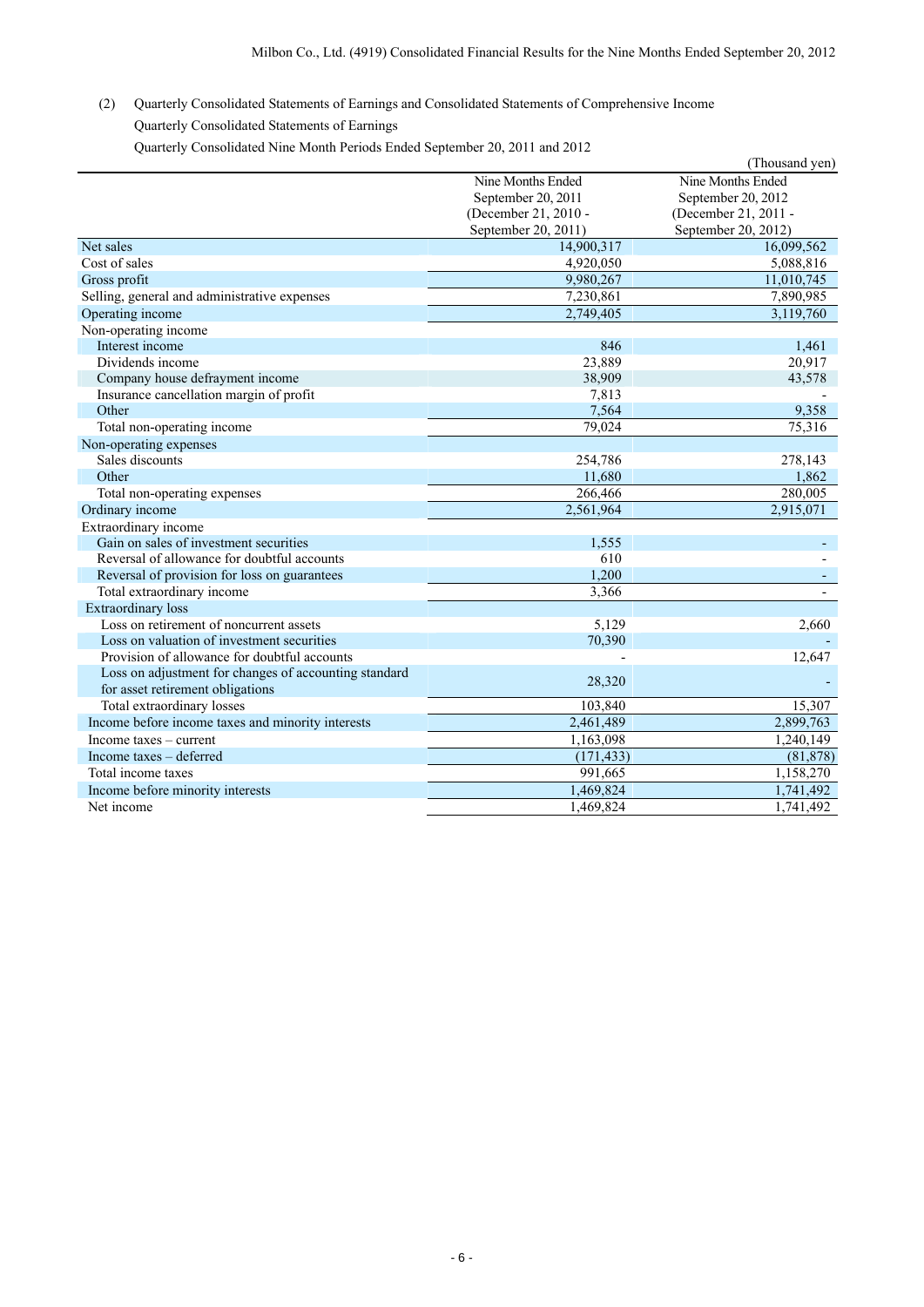Quarterly Consolidated Statements of Comprehensive Income

Quarterly Consolidated Nine Month Periods Ended September 20, 2011 and 2012

| Quarterly Consontance Frine Month I crious Ended September 20, 2011 and 2012 |                      | (Thousand yen)       |
|------------------------------------------------------------------------------|----------------------|----------------------|
|                                                                              | Nine Months Ended    | Nine Months Ended    |
|                                                                              | September 20, 2011   | September 20, 2012   |
|                                                                              | (December 21, 2010 - | (December 21, 2011 - |
|                                                                              | September 20, 2011)  | September 20, 2012)  |
| Income before minority interests                                             | 1,469,824            | 1,741,492            |
| Other comprehensive income                                                   |                      |                      |
| Valuation difference on available-for-sale securities                        | (16,085)             | 2,212                |
| Foreign currency translation adjustments                                     | (3,526)              | 13,508               |
| Total other comprehensive income                                             | (19,611)             | 15,720               |
| Comprehensive income                                                         | 1,450,212            | 1,757,213            |
| Comprehensive income attributable to                                         |                      |                      |
| Comprehensive income attributable to owners of the parent                    | 1,450,212            | 1,757,213            |
| Comprehensive income attributable to minority interests                      |                      |                      |